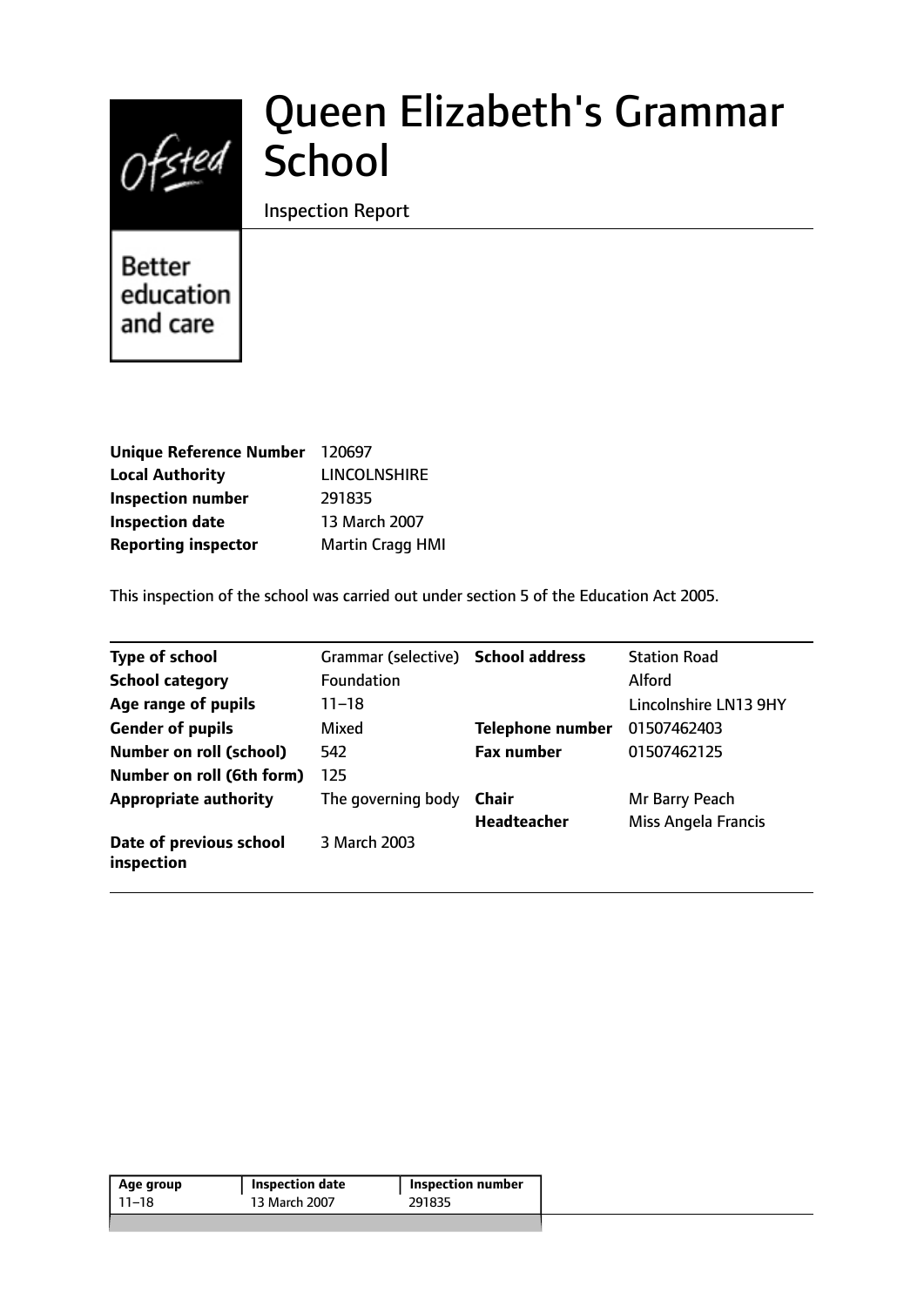© Crown copyright 2007

Website: www.ofsted.gov.uk

This document may be reproduced in whole or in part for non-commercial educational purposes, provided that the information quoted is reproduced without adaptation and the source and date of publication are stated.

Further copies of this report are obtainable from the school. Under the Education Act 2005, the school must provide a copy of this report free of charge to certain categories of people. A charge not exceeding the full cost of reproduction may be made for any other copies supplied.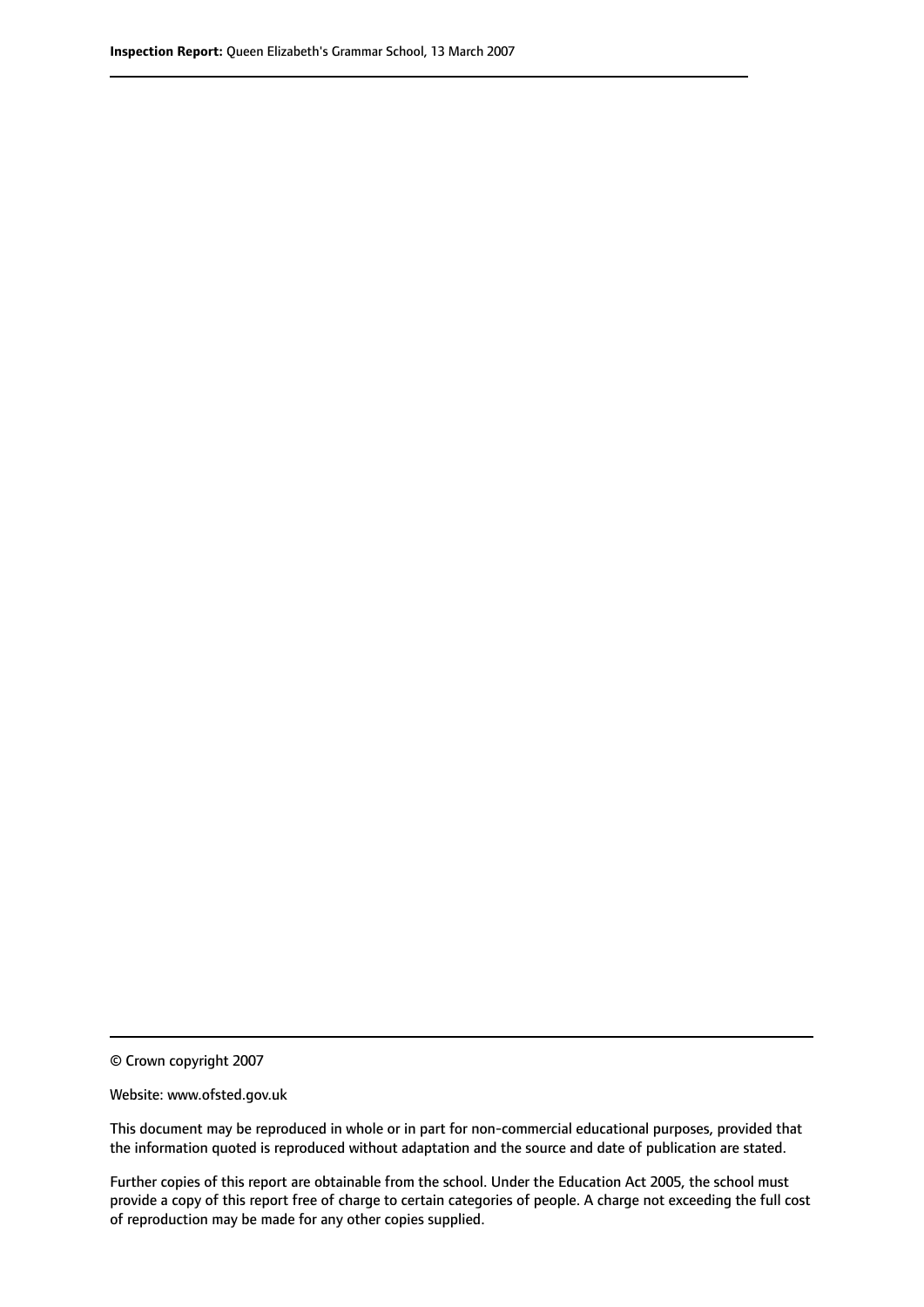## **Introduction**

The inspection was carried out by one of Her Majesty's Inspectors in a one day visit.

## **Description of the school**

The school is smaller than average and selects pupils from the top 30% of the ability range in this mainly rural part of Lincolnshire. Pupils travel to the school from the local town but also from some distance away. Their attainment on entry is above average. The proportions of pupils with learning difficulties and/or disabilities and statements of special educational need are well below average. Fewer pupils than average are eligible for free school meals. The number of pupils from minority ethnic groups is low and very few have English as an additional language. The school has had specialist status in business and enterprise since 2004.

### **Key for inspection grades**

| Grade 1 | Outstanding  |
|---------|--------------|
| Grade 2 | Good         |
| Grade 3 | Satisfactory |
| Grade 4 | Inadequate   |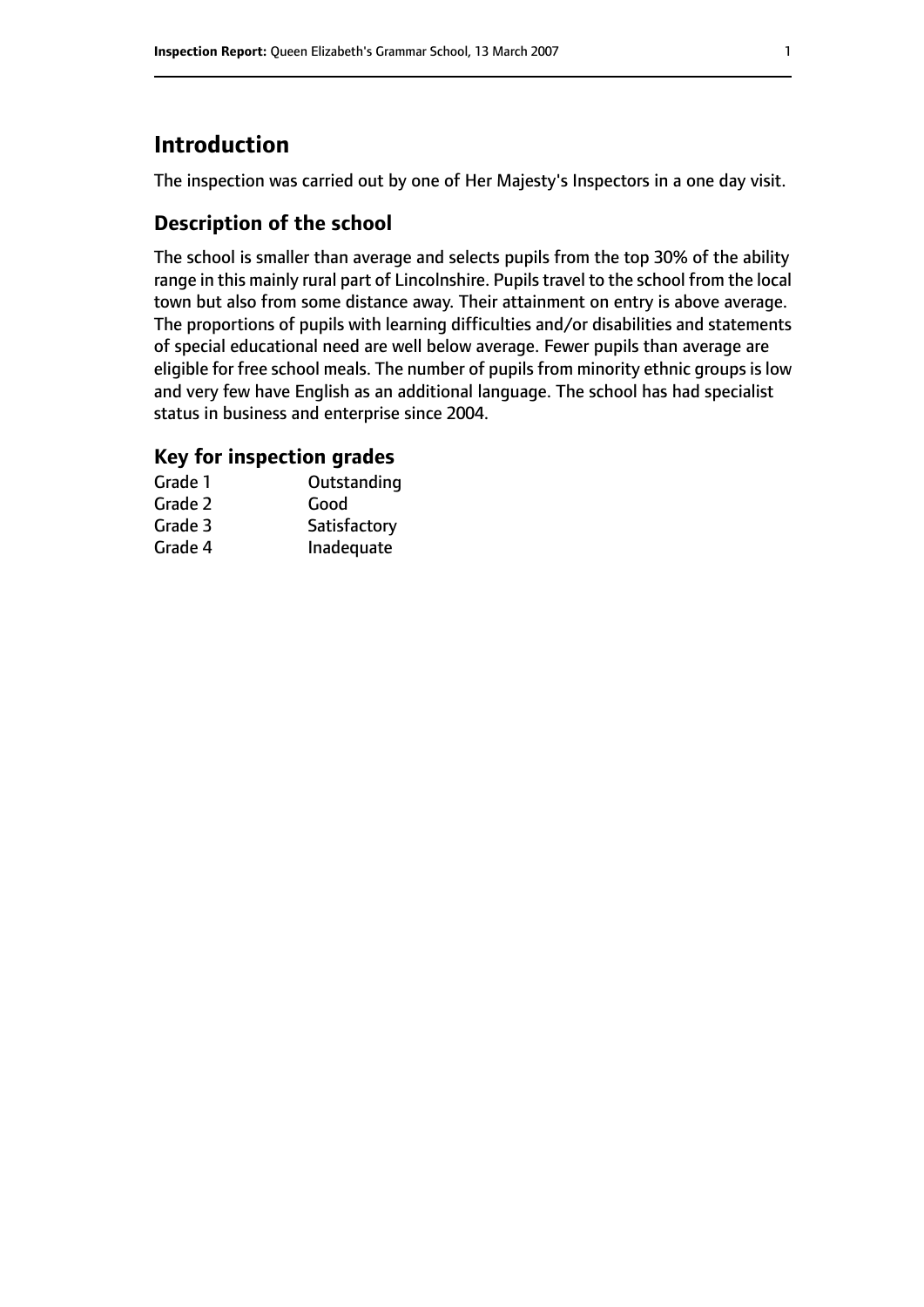## **Overall effectiveness of the school**

#### **Grade: 1**

Parents were overwhelmingly supportive of the school in their responses to the questionnaire. They described 'an excellent school' which creates 'an excellent learning environment' where pupils develop as 'polite, friendly and confident' young people who achieve high standards.

Queen Elizabeth's Grammar School provides outstanding education for its pupils. In its last inspection in 2003 it was judged to be a very good school and it has improved further since then. In particular, it has used its specialist status in business and enterprise to broaden the curriculum and raise achievement. Pupils reach standards that are consistently high and improve each year. However, the school recognises that it needs to achieve more of the higher grades at GCSE in some subjects. Pupils make exceptional progress by the end of Year 9, in the top 3% nationally, and outstanding progress by the end of Year 11. In the sixth form, students also achieve consistently high standards and make outstanding progress. The school has very high expectations and sets challenging targets which are achieved by almost all pupils.

Pupils' personal development is outstanding. They have exemplary attitudes to their learning. Their behaviour and attendance are excellent. They show respect for each other and have very well developed social skills. This is seen in their willingness to make a contribution to the school through the numerous opportunities to take responsibility and to organise activities. Sixth form students are very strongly involved in the rest of the school and provide impressive examples for others. There is a very strong sense of community in the school.

The school has very thorough systems for monitoring the quality of teaching and learning. Its judgement is that teaching overall is very good and outstanding in the sixth form. Inspection confirms this judgement. Relationships in lessons are very good and teachers use a wide range of activities and approaches which encourage pupils to think about their work and to apply their understanding. However, in the few satisfactory lessons, there is less challenge and pupils are not always engaged in their learning. There are very detailed assessment procedures which ensure that pupils know how well they are doing and how to improve further.

The curriculum is broad and very well enriched by the wide range of additional activities and trips. Pupils benefit from a very good range of courses at GCSE and sixth form level which provides well for different interests and abilities. The school's specialist business and enterprise status has had significant impact through strong academic performance and broadening links with the local community and businesses.

The school's care, guidance and support are outstanding. Pupils commented very strongly on the commitment of staff and their willingness to provide additional help with work. Pupils who find learning more difficult or who are underachieving are promptly identified and appropriate support is put in place. Pupils feel that staff know them well and are confident that any problems they have will be dealt with effectively.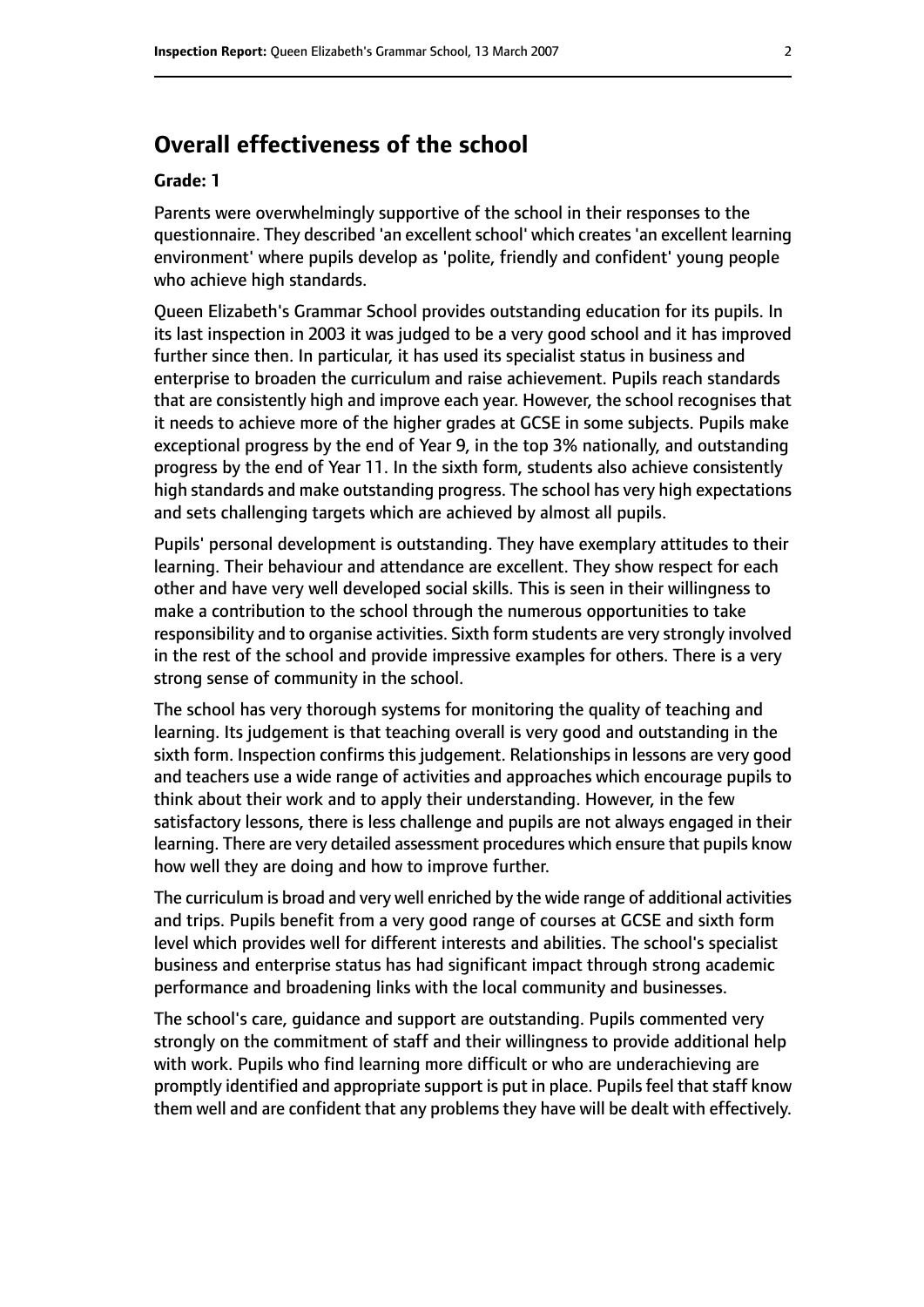The overall quality of leadership and management is outstanding. The headteacher provides exceptional clarity of direction and vision for the school and this was recognised by many parents in the questionnaire. Senior leaders, staff and governors share this vision and there is a strong sense of common purpose. The high expectations for achievement are very well combined with the development of pupils' personal qualities. The school has a very good understanding of its strengths and weaknesses and its self evaluation is accurate. However, the good systems for monitoring performance and evaluating progress are not yet used consistently by all subject leaders. The school has successfully addressed the issues raised in the last inspection and has improved achievement each year. There is very good capacity to improve further and the school provides outstanding value for money.

#### **Effectiveness and efficiency of the sixth form**

#### **Grade: 1**

Sixth form provision is outstanding and students achieve consistently high standards. They make excellent progress across the range of ability. The sixth form is well led and students receive very good guidance and support. There is a regular and rigorous system for reviewing students' progress which ensures that early support is provided for those who are not keeping up with their targets. This is successful as shown in the very high retention rates on the good range of courses. The school's business and enterprise status is strongly reflected in the commitment to vocational and applied courses. Students are encouraged to take responsibility for their learning. They also take significant roles in the rest of the school, willingly giving their time to help in a range of clubs and activities.

#### **What the school should do to improve further**

- Increase the proportion of pupils achieving higher grades at GCSE by ensuring that the quality of teaching is consistently high across all subjects.
- Improve the consistency with which subject leaders use the systems for monitoring and evaluating performance.

## **Achievement and standards**

#### **Grade: 1**

#### **Grade for sixth form: 1**

Pupils enter the school with attainment which is above average. They make outstanding progress throughout the school, in the top 10% nationally and comparing very favourably with similar schools. They reach consistently high standards at all key stages. However, in a few subjects at GCSE, whilst the proportion of pupils achieving at least a grade C is above average, the proportion achieving grade A or  $A^*$  is below average or lower than in comparable subjects. Pupils with learning difficulties or disabilities make at least good progress.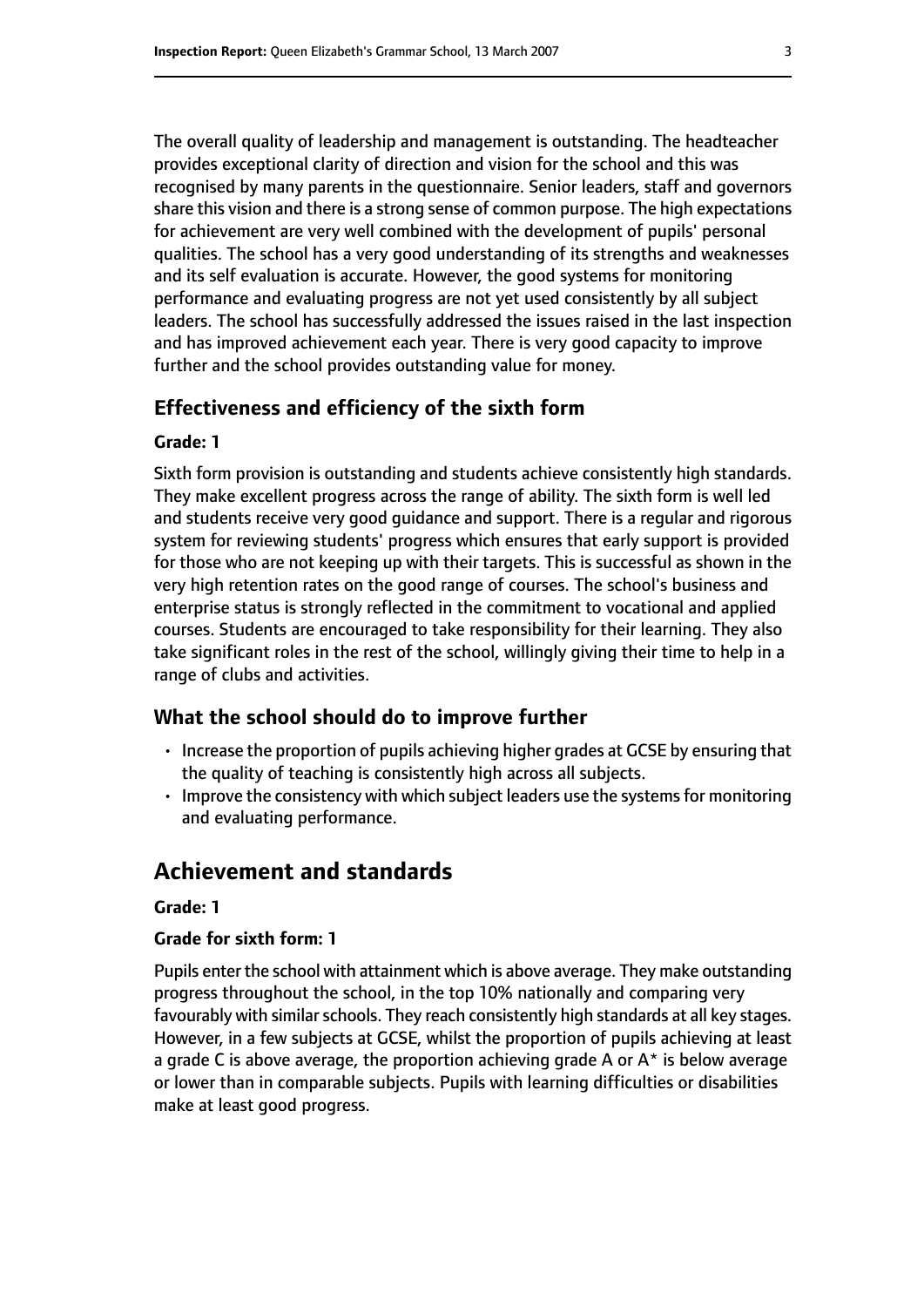## **Personal development and well-being**

#### **Grade: 1**

#### **Grade for sixth form: 1**

Pupils have exemplary attitudes, behaviour and attendance. They have well-developed social skills and say that they feel safe at all times. Their spiritual, moral, social and cultural development is very strongly established through the ethos of the school and the wide range of activities and opportunities. Pupils make healthy choices and participate actively in sports. They take on responsibility willingly, exemplified by the large number of sixth formers who help in various study clubs. They are confident and demonstrate impressive skills for their future working lives.

## **Quality of provision**

#### **Teaching and learning**

**Grade: 2**

#### **Grade for sixth form: 1**

Teaching and learning overall are good and outstanding in the sixth form. Most lessons are at least good and often better. The school has a detailed understanding of the strengths of teaching and knows where improvement is required. Teachers' subject knowledge is very good and planning is thorough. Relationships are strong and expectations are high in most lessons. Where teaching is less effective, lessons lack pace and challenge. Assessment is regular and detailed. Pupils value teachers' comments on how they can improve their work.

#### **Curriculum and other activities**

#### **Grade: 1**

#### **Grade for sixth form: 1**

The curriculum is broad and well matched to the needs of pupils. There are additional subjects in Key Stage 3 and a wide range of choices in Year 10 and beyond. Courses are well designed to develop pupils' learning skills and independence. Provision for information and communication technology (ICT) is much improved since the last inspection and used effectively. There is a very good range of additional activities and events which enrich the curriculum and develop pupils' skills and confidence. These include trips abroad and the organisation of school events. Gifted and talented pupils benefit from innovative summer schools.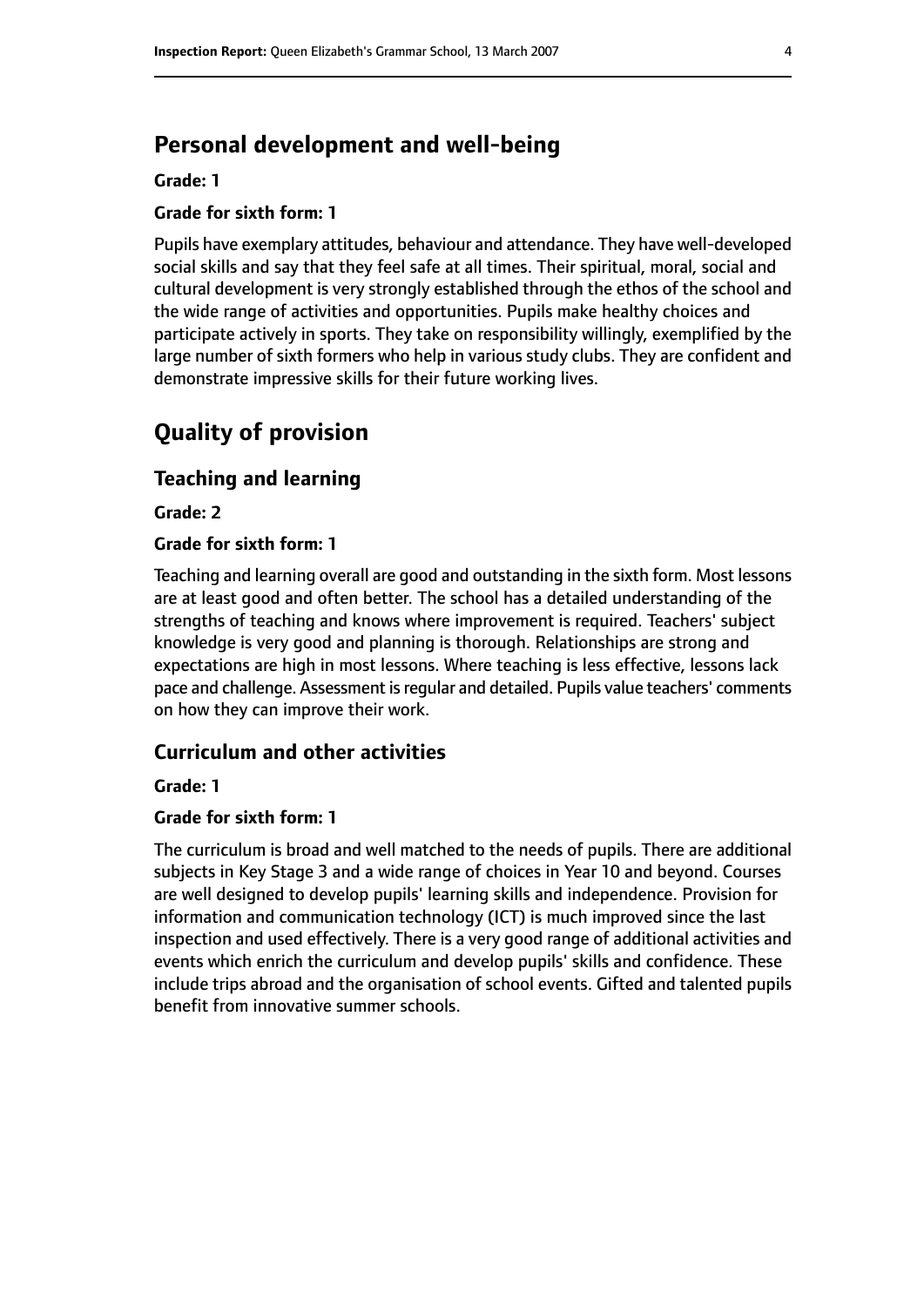#### **Care, guidance and support**

#### **Grade: 1**

#### **Grade for sixth form: 1**

Pupils receive outstanding care and guidance. They speak highly of staff commitment to their well-being and achievement, a view which is echoed by parents. Pupils with specific learning needs are very well supported and their progress is reviewed regularly. Guidance on subject choices and entry to the sixth form is very effective. Pupils are encouraged to participate in school events and take on responsibility through an innovative awards scheme. They are very well known in this small school. All safeguarding procedures are in place.

## **Leadership and management**

#### **Grade: 1**

#### **Grade for sixth form: 1**

The headteacher provides a very clear direction for the school and there is a strong sense of common purpose amongst staff and governors. There are high expectations of academic achievement and personal development. Subject leaders are effective and achievement has improved since the last inspection. However, the good systems for monitoring and evaluation are not yet used consistently. Governors know the school well and review its performance with increasing rigour. The school is committed to meeting the needs of all its pupils and there are very good links with local schools, the community, businesses and other agencies. The issues identified in the last inspection have been addressed effectively and the school has very good capacity to improve further.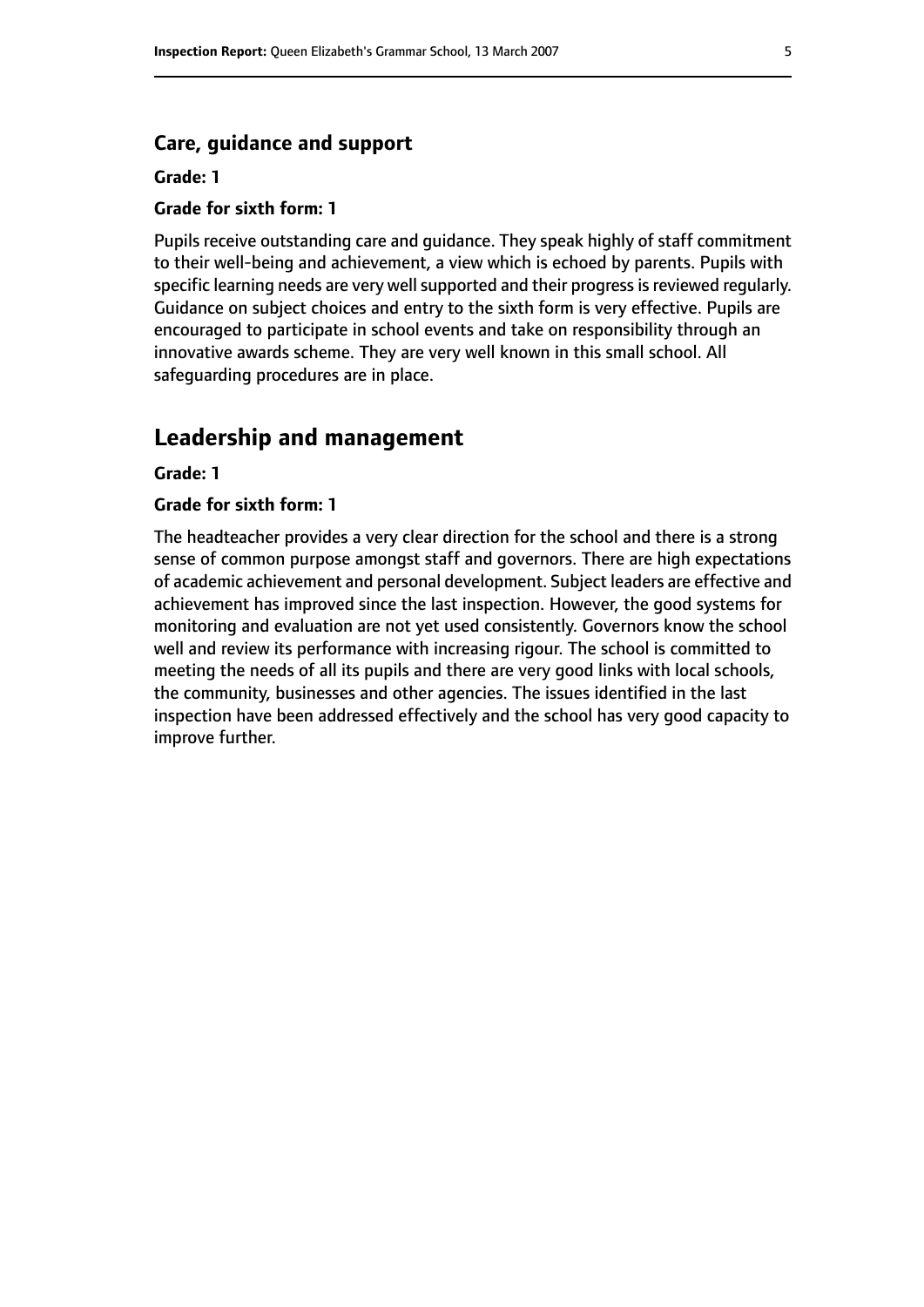**Any complaints about the inspection or the report should be made following the procedures set out inthe guidance 'Complaints about school inspection', whichis available from Ofsted's website: www.ofsted.gov.uk.**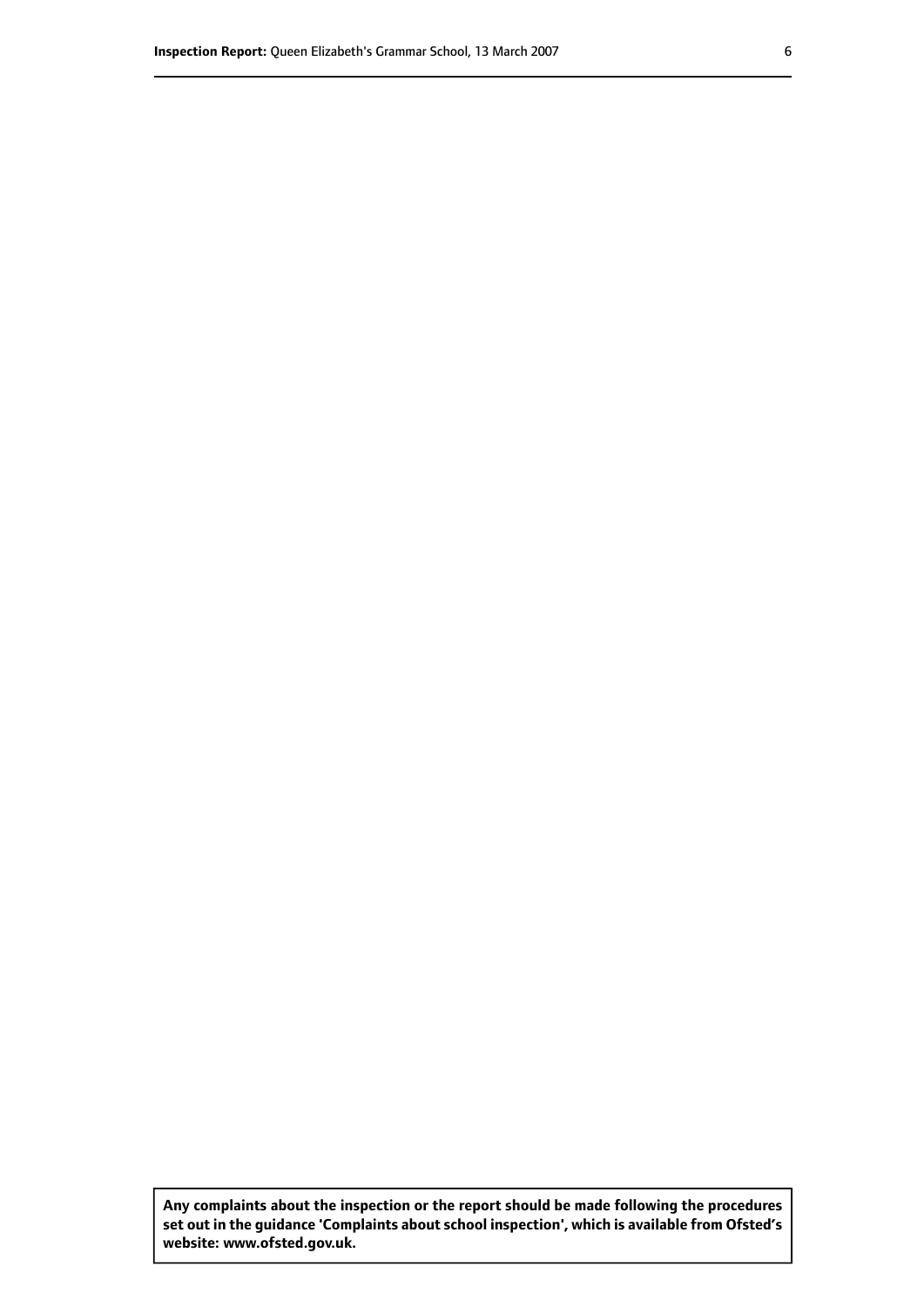## **Inspection judgements**

| Key to judgements: grade 1 is outstanding, grade 2 good, grade 3 satisfactory, $\mid$ | School         | $16-19$ |
|---------------------------------------------------------------------------------------|----------------|---------|
| and grade 4 inadeguate                                                                | <b>Overall</b> |         |

## **Overall effectiveness**

| How effective, efficient and inclusive is the provision of<br>education, integrated care and any extended services in meeting<br>the needs of learners? |     |     |
|---------------------------------------------------------------------------------------------------------------------------------------------------------|-----|-----|
| How well does the school work in partnership with others to<br>promote learners' well-being?                                                            |     |     |
| The effectiveness of the school's self-evaluation                                                                                                       |     |     |
| The capacity to make any necessary improvements                                                                                                         |     |     |
| Effective steps have been taken to promote improvement since<br>the last inspection                                                                     | Yes | Yes |

### **Achievement and standards**

| How well do learners achieve?                                                                               |  |
|-------------------------------------------------------------------------------------------------------------|--|
| The standards <sup>1</sup> reached by learners                                                              |  |
| How well learners make progress, taking account of any significant<br>variations between groups of learners |  |
| How well learners with learning difficulties and disabilities make<br>progress                              |  |

## **Personal development and well-being**

| How good is the overall personal development and<br>well-being of the learners?                                  |  |
|------------------------------------------------------------------------------------------------------------------|--|
| The extent of learners' spiritual, moral, social and cultural<br>development                                     |  |
| The behaviour of learners                                                                                        |  |
| The attendance of learners                                                                                       |  |
| How well learners enjoy their education                                                                          |  |
| The extent to which learners adopt safe practices                                                                |  |
| The extent to which learners adopt healthy lifestyles                                                            |  |
| The extent to which learners make a positive contribution to<br>the community                                    |  |
| How well learners develop workplace and other skills that will<br>contribute to their future economic well-being |  |

## **The quality of provision**

| How effective are teaching and learning in meeting the<br>full range of the learners' needs?          |  |
|-------------------------------------------------------------------------------------------------------|--|
| How well do the curriculum and other activities meet the<br>range of needs and interests of learners? |  |
| How well are learners cared for, guided and supported?                                                |  |

 $^1$  Grade 1 - Exceptionally and consistently high; Grade 2 - Generally above average with none significantly below average; Grade 3 - Broadly average to below average; Grade 4 - Exceptionally low.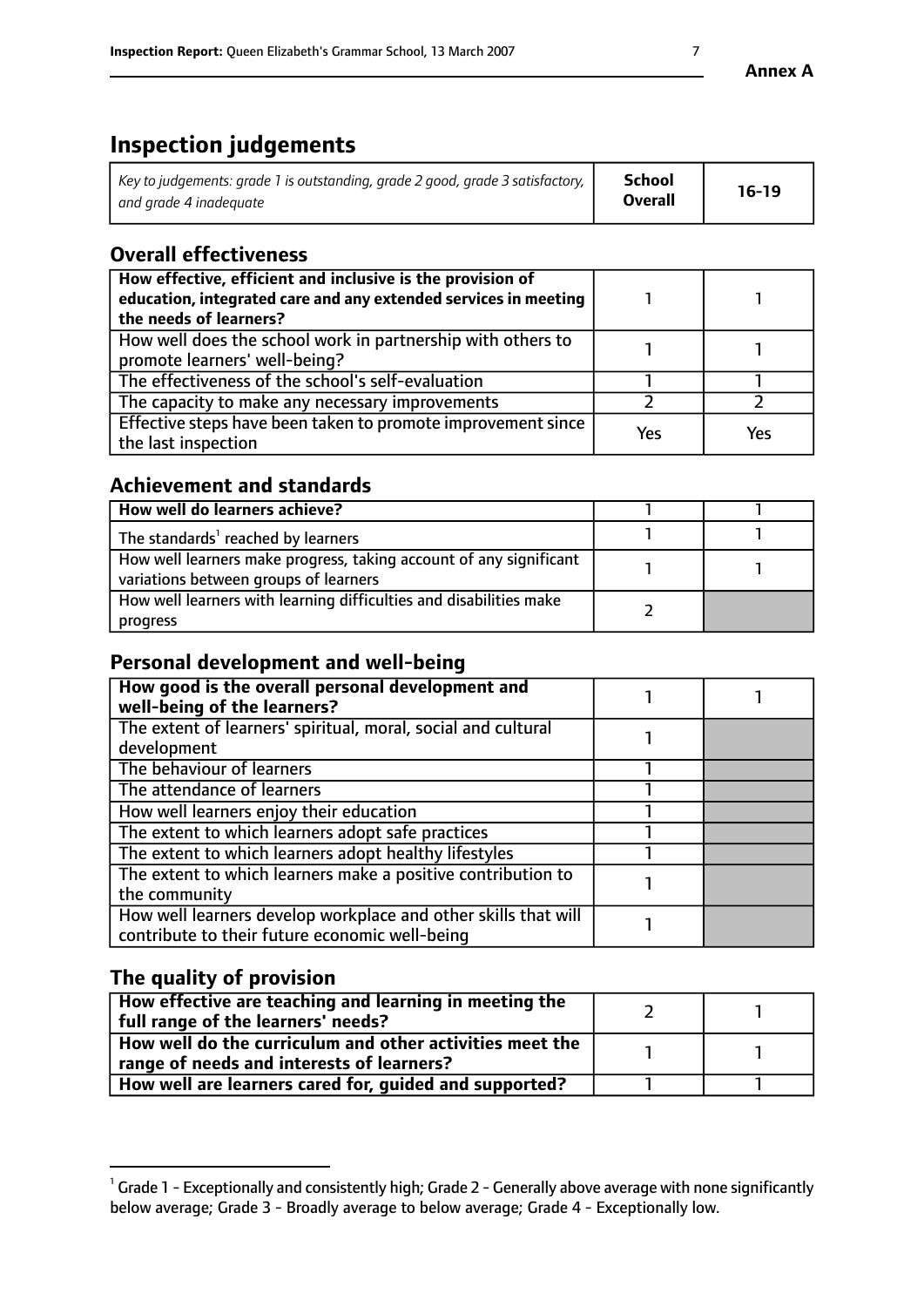# **Leadership and management**

| How effective are leadership and management in raising<br>achievement and supporting all learners?                                                 |     |     |
|----------------------------------------------------------------------------------------------------------------------------------------------------|-----|-----|
| How effectively leaders and managers at all levels set clear<br>direction leading to improvement and promote high quality of<br>care and education |     |     |
| How effectively performance is monitored, evaluated and<br>improved to meet challenging targets                                                    |     |     |
| How well equality of opportunity is promoted and discrimination<br>tackled so that all learners achieve as well as they can                        |     |     |
| How effectively and efficiently resources, including staff, are<br>deployed to achieve value for money                                             |     |     |
| The extent to which governors and other supervisory boards<br>discharge their responsibilities                                                     |     |     |
| Do procedures for safequarding learners meet current<br>qovernment requirements?                                                                   | Yes | Yes |
| Does this school require special measures?                                                                                                         | No  |     |
| Does this school require a notice to improve?                                                                                                      | No  |     |